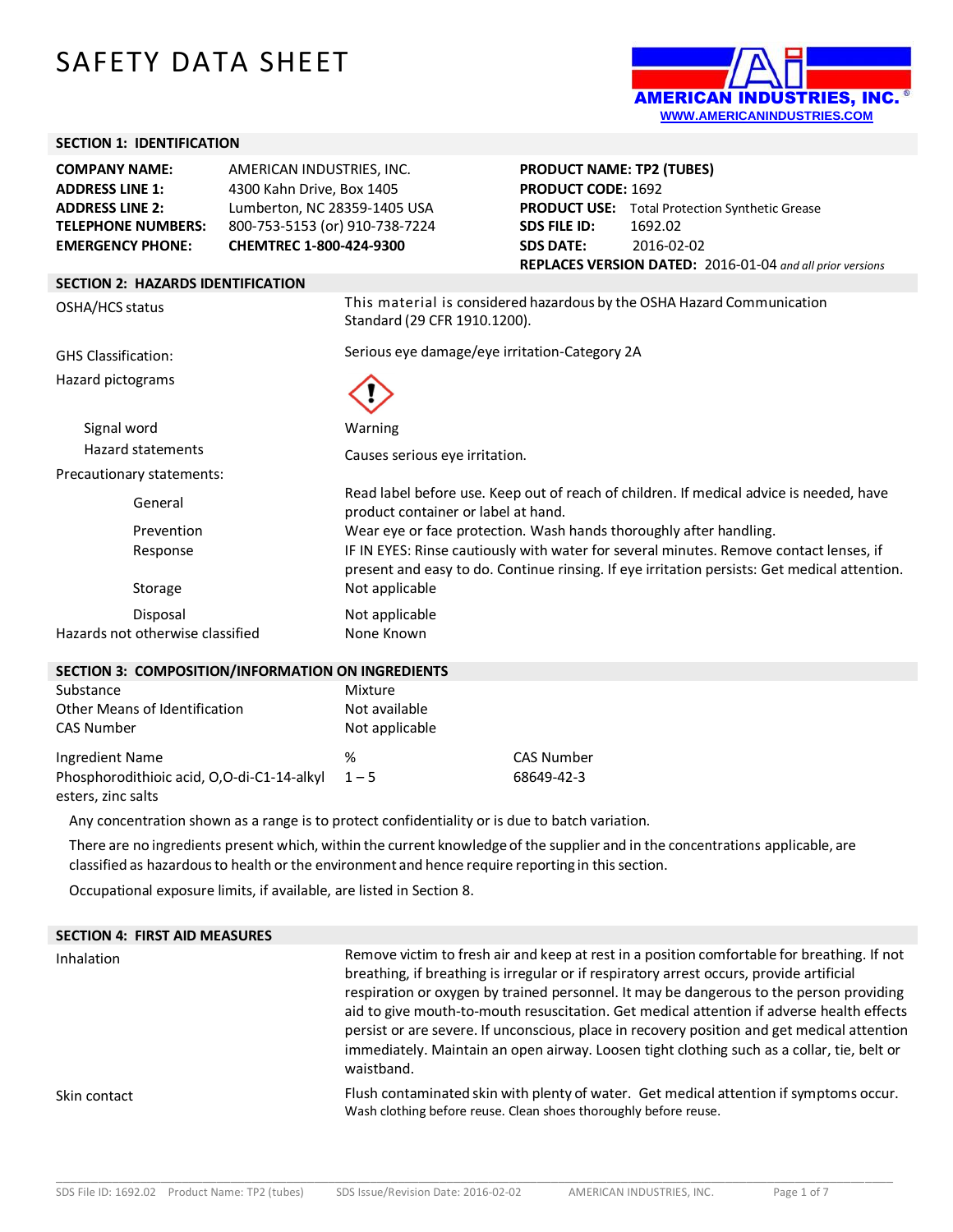| Eye contact                                                                          | Immediately flush eyes with plenty of water, occasionally lifting the upper and<br>lower eyelids. Check for and remove any contact lenses. Continue to rinse for at<br>least 20 minutes. Get medical attention.                                                                                                                                                                                                                                                                                                                                                                                                                                                                                                                                                                                                         |
|--------------------------------------------------------------------------------------|-------------------------------------------------------------------------------------------------------------------------------------------------------------------------------------------------------------------------------------------------------------------------------------------------------------------------------------------------------------------------------------------------------------------------------------------------------------------------------------------------------------------------------------------------------------------------------------------------------------------------------------------------------------------------------------------------------------------------------------------------------------------------------------------------------------------------|
| Ingestion                                                                            | Wash out mouth with water. Remove dentures if any. Remove victim to fresh air and<br>keep at rest in a position comfortable for breathing. If material has been swallowed and<br>the exposed person is conscious, give small quantities of water to drink. Stop if the<br>exposed person feels sick as vomiting may be dangerous. Do not induce vomiting unless<br>directed to do so by medical personnel. If vomiting occurs, the head should be kept low<br>so that vomit does not enter the lungs. Get medical attention if adverse health effects<br>persist or are severe. Never give anything by mouth to an unconscious person. If<br>unconscious, place in recovery position and get medical attention immediately. Maintain<br>an open airway. Loosen tight clothing such as a collar, tie, belt or waistband. |
| Potential acute health effects                                                       |                                                                                                                                                                                                                                                                                                                                                                                                                                                                                                                                                                                                                                                                                                                                                                                                                         |
| Eye contact                                                                          | Causes serious eye irritation.                                                                                                                                                                                                                                                                                                                                                                                                                                                                                                                                                                                                                                                                                                                                                                                          |
| Inhalation                                                                           | No known significant effects or critical hazards                                                                                                                                                                                                                                                                                                                                                                                                                                                                                                                                                                                                                                                                                                                                                                        |
| Skin Contact                                                                         | No known significant effects or critical hazards                                                                                                                                                                                                                                                                                                                                                                                                                                                                                                                                                                                                                                                                                                                                                                        |
| Ingestion                                                                            | No known significant effects or critical hazards                                                                                                                                                                                                                                                                                                                                                                                                                                                                                                                                                                                                                                                                                                                                                                        |
| Over-exposure signs/symptoms                                                         |                                                                                                                                                                                                                                                                                                                                                                                                                                                                                                                                                                                                                                                                                                                                                                                                                         |
| Eye Contact                                                                          | Adverse symptoms may include the following: Pain or Irritation; Watering;<br>Redness                                                                                                                                                                                                                                                                                                                                                                                                                                                                                                                                                                                                                                                                                                                                    |
| Inhalation                                                                           | No known significant effects or critical hazards                                                                                                                                                                                                                                                                                                                                                                                                                                                                                                                                                                                                                                                                                                                                                                        |
| Skin Contact                                                                         | No known significant effects or critical hazards                                                                                                                                                                                                                                                                                                                                                                                                                                                                                                                                                                                                                                                                                                                                                                        |
| Ingestion                                                                            | No known significant effects or critical hazards                                                                                                                                                                                                                                                                                                                                                                                                                                                                                                                                                                                                                                                                                                                                                                        |
| Indication of immediate medical attention and special treatment needed, if necessary |                                                                                                                                                                                                                                                                                                                                                                                                                                                                                                                                                                                                                                                                                                                                                                                                                         |
| Notes to physician                                                                   | Treat symptomatically. Contact poison treatment specialist immediately if large<br>quantities have been ingested or inhaled.                                                                                                                                                                                                                                                                                                                                                                                                                                                                                                                                                                                                                                                                                            |
| Specific treatments                                                                  | No specific treatment                                                                                                                                                                                                                                                                                                                                                                                                                                                                                                                                                                                                                                                                                                                                                                                                   |
| Protection of first-aiders                                                           | No action shall be taken involving any personal risk or without suitable training. It may<br>be dangerous to the person providing aid to give mouth-to-mouth resuscitation.                                                                                                                                                                                                                                                                                                                                                                                                                                                                                                                                                                                                                                             |
| See toxicological information (Section 11)                                           |                                                                                                                                                                                                                                                                                                                                                                                                                                                                                                                                                                                                                                                                                                                                                                                                                         |
| <b>SECTION 5: FIRE-FIGHTING MEASURES</b>                                             |                                                                                                                                                                                                                                                                                                                                                                                                                                                                                                                                                                                                                                                                                                                                                                                                                         |

| <u>JLCHUN J. FINL-FIUHHINU IVILAJUNLJ</u>                |                                                                                                                                                                        |
|----------------------------------------------------------|------------------------------------------------------------------------------------------------------------------------------------------------------------------------|
| Suitable extinguishing media                             | Use dry chemical, $CO2$ , water spray (fog) or foam                                                                                                                    |
| Unsuitable extinguishing media                           | None known                                                                                                                                                             |
| Specific hazards arising from the chemical               | Water spray or fog, foam, dry chemical, CO2                                                                                                                            |
| Protective equipment and precautions for<br>firefighters | No specific fire or explosion hazard                                                                                                                                   |
| Hazardous thermal decomposition<br>products              | Decomposition products may include the following materials: carbon dioxide carbon,<br>monoxide halogenated, compounds metal, oxide/oxides                              |
| Special protective actions for fire-fighters             | No special measures are required.                                                                                                                                      |
| Special protective equipment for fire-<br>fighters       | Fire-fighters should wear appropriate protective equipment and self-contained breathing<br>apparatus (SCBA) with a full face-piece operated in positive pressure mode. |

# **SECTION 6: ACCIDENTAL RELEASE MEASURES**

Personal precautions, protective equipment and emergency procedures

For non-emergency personnel No action shall be taken involving any personal risk or without suitable training. Keep unnecessary and unprotected personnel from entering. Do not touch or walk through spilled material. Provide adequate ventilation. Wear appropriate respirator when ventilation is inadequate. Put on appropriate personal protective equipment.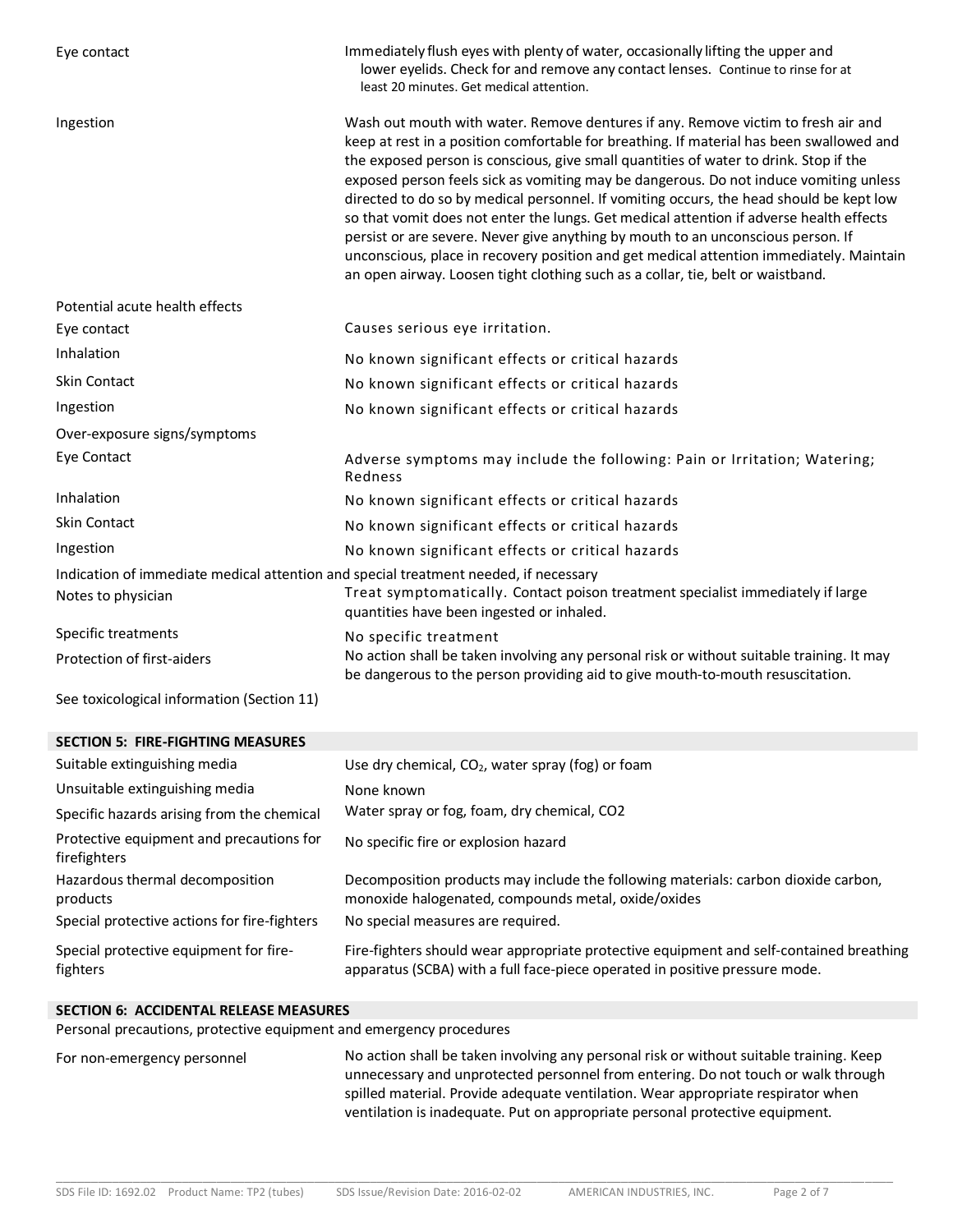| For emergency responders                                        | If specialized clothing is required to deal with the spillage, take note of any information<br>in Section 8 on suitable and unsuitable materials. See also the information in "For non-<br>emergency personnel".                                                                                                                                                                                                                                                                                            |  |  |  |  |
|-----------------------------------------------------------------|-------------------------------------------------------------------------------------------------------------------------------------------------------------------------------------------------------------------------------------------------------------------------------------------------------------------------------------------------------------------------------------------------------------------------------------------------------------------------------------------------------------|--|--|--|--|
| Environmental precautions                                       | Avoid dispersal of spilled material and runoff and contact with soil, waterways, drains<br>and sewers. Inform the relevant authorities if the product has caused environmental<br>pollution (sewers, waterways, soil or air).                                                                                                                                                                                                                                                                               |  |  |  |  |
| Methods and materials for containment and cleaning up           |                                                                                                                                                                                                                                                                                                                                                                                                                                                                                                             |  |  |  |  |
| Small spill                                                     | Move containers from spill area. Avoid dust generation. Using a vacuum with HEPA filter<br>will reduce dust dispersal. Place spilled material in a designated, labeled waste container.<br>Dispose of via a licensed waste disposal contractor.                                                                                                                                                                                                                                                             |  |  |  |  |
| Large spill                                                     | Move containers from spill area. Approach release from upwind. Prevent entry into<br>sewers, water courses, basements or confined areas. Avoid dust generation. Do not dry<br>sweep. Vacuum dust with equipment fitted with a HEPA filter and place in a closed,<br>labeled waste container. Dispose of via a licensed waste disposal contractor.                                                                                                                                                           |  |  |  |  |
|                                                                 | Note: See Section 1 for emergency contact information and Section 13 for waste<br>disposal.                                                                                                                                                                                                                                                                                                                                                                                                                 |  |  |  |  |
| <b>SECTION 7: HANDLING AND STORAGE</b>                          |                                                                                                                                                                                                                                                                                                                                                                                                                                                                                                             |  |  |  |  |
| Precautions for safe handling                                   |                                                                                                                                                                                                                                                                                                                                                                                                                                                                                                             |  |  |  |  |
| Protective measures                                             | Put on appropriate personal protective equipment (see Section 8). Do not ingest. Avoid<br>contact with eyes, skin and clothing. Keep in the original container or an approved<br>alternative made from a compatible material, kept tightly closed when not in use. Empty<br>containers retain product residue and can be hazardous. Do not reuse container.                                                                                                                                                 |  |  |  |  |
| Advice on general occupational hygiene                          | Eating, drinking and smoking should be prohibited in areas where this material is handled,<br>stored and processed. Workers should wash hands and face before eating, drinking and<br>smoking. See also Section 8 for additional information on hygiene measures.                                                                                                                                                                                                                                           |  |  |  |  |
| Conditions for safe storage, including any<br>incompatibilities | Store in accordance with local regulations. Store in original container protected from<br>direct sunlight in a dry, cool and well-ventilated area, away from incompatible<br>materials (see Section 10) and food and drink. Keep container tightly closed and<br>sealed until ready for use. Containers that have been opened must be carefully<br>resealed and kept upright to prevent leakage. Do not store in unlabeled containers.<br>Use appropriate containment to avoid environmental contamination. |  |  |  |  |

## **SECTION 8: EXPOSURE CONTROLS/PERSONAL PROTECTION**

| Occupational exposure limits     | None                                                                                                                                                                                                                                                                                                                                                                       |
|----------------------------------|----------------------------------------------------------------------------------------------------------------------------------------------------------------------------------------------------------------------------------------------------------------------------------------------------------------------------------------------------------------------------|
| Appropriate engineering controls | Good general ventilation should be sufficient to control worker exposure to<br>airborne contaminants.                                                                                                                                                                                                                                                                      |
| Environmental exposure controls  | Emissions from ventilation or work process equipment should be checked to ensure they<br>comply with the requirements of environmental protection legislation                                                                                                                                                                                                              |
| Hygiene measures                 | Wash hands, forearms and face thoroughly after handling chemical products, before<br>eating, smoking and using the lavatory and at the end of the working period. Ensure that<br>eyewash stations and safety showers are close to the workstation location.                                                                                                                |
| Eye/face protection              | Safety eyewear complying with an approved standard should be used when a risk<br>assessment indicates this is necessary to avoid exposure to liquid splashes, mists, gases or<br>dusts. If contact is possible, the following protection should be worn, unless the assessment<br>indicates a higher degree of protection: chemical splash goggles.                        |
|                                  | Chemical-resistant, impervious gloves complying with an approved standard should be<br>worn at all times when handling chemical products if a risk assessment indicates this is<br>necessary. Considering the parameters specified by the glove manufacturer, check during<br>use that the gloves are still retaining their protective properties. It should be noted that |
| Hand protection                  | the time to breakthrough for any glove material may be different for different glove<br>manufacturers. In the case of mixtures, consisting of several substances, the protection<br>time of the gloves cannot be accurately estimated.                                                                                                                                     |

\_\_\_\_\_\_\_\_\_\_\_\_\_\_\_\_\_\_\_\_\_\_\_\_\_\_\_\_\_\_\_\_\_\_\_\_\_\_\_\_\_\_\_\_\_\_\_\_\_\_\_\_\_\_\_\_\_\_\_\_\_\_\_\_\_\_\_\_\_\_\_\_\_\_\_\_\_\_\_\_\_\_\_\_\_\_\_\_\_\_\_\_\_\_\_\_\_\_\_\_\_\_\_\_\_\_\_\_\_\_\_\_\_\_\_\_\_\_\_\_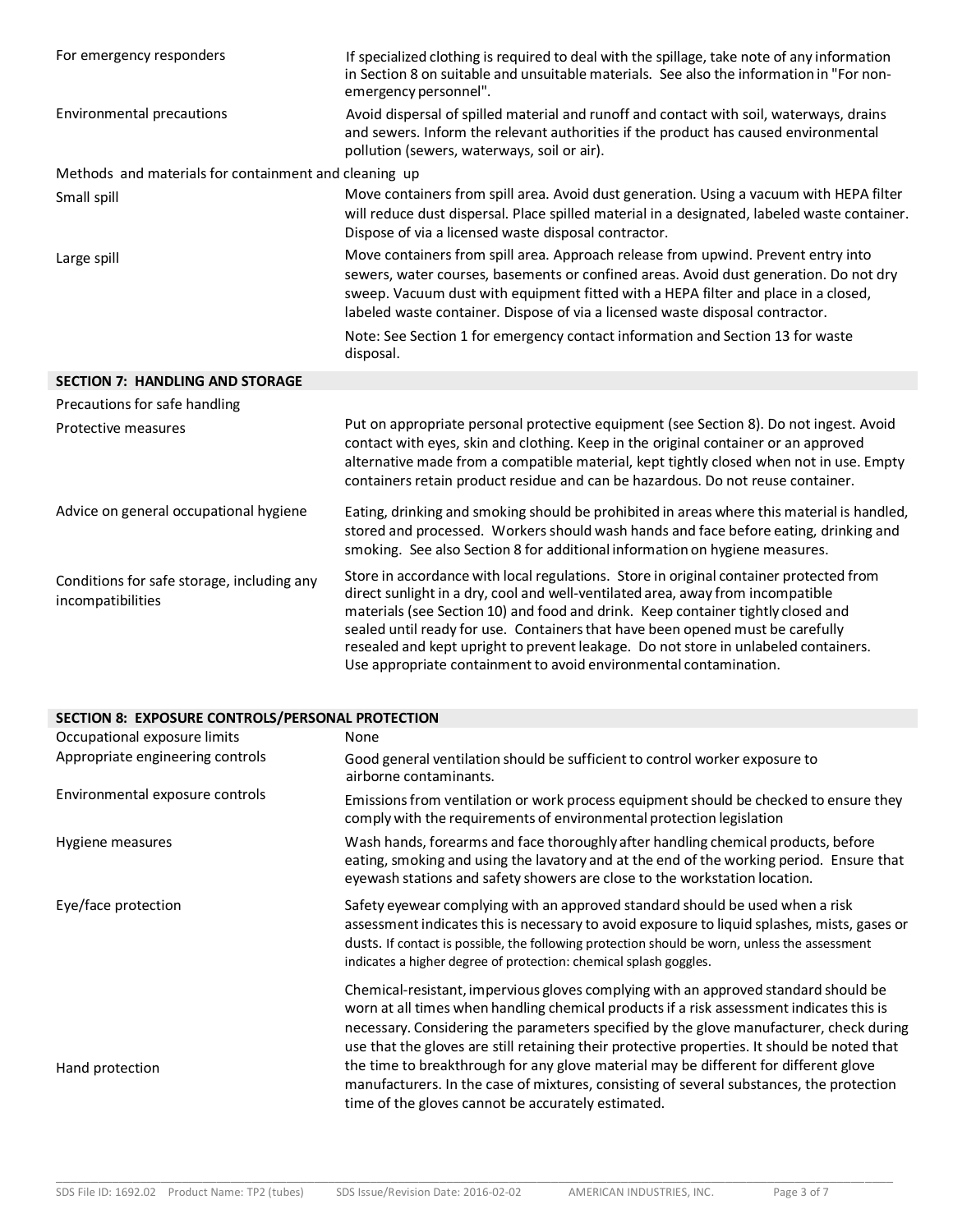| Body protection                 | Personal protective equipment for the body should be selected based on the task being<br>performed and the risks involved and should be approved by a specialist before handling<br>this product.                                                                                                                  |
|---------------------------------|--------------------------------------------------------------------------------------------------------------------------------------------------------------------------------------------------------------------------------------------------------------------------------------------------------------------|
| Other skin protection           | Appropriate footwear and any additional skin protection measures should be selected<br>based on the task being performed and the risks involved and should be approved by a<br>specialist before handling this product.                                                                                            |
| Respiratory protection          | Use a properly fitted, particulate filter respirator complying with an approved<br>standard if a risk assessment indicates this is necessary. Respirator selection must be<br>based on known or anticipated exposure levels, the hazards of the product and the<br>safe working limits of the selected respirator. |
| CECTION O. DUVCICAL AND CUERAIC |                                                                                                                                                                                                                                                                                                                    |

#### **SECTION 9: PHYSICAL AND CHEMICAL PROPERTIES**

| Semi-solid                             |
|----------------------------------------|
| Grayish-Black                          |
| Petroleum Oil                          |
| Not available                          |
| Not available                          |
| Not available                          |
| Not available                          |
| Open cup: 282.22°C (540°F) [Cleveland] |
| Not available                          |
| Not available                          |
| Not available                          |
| Not available                          |
| Not available                          |
| Not available                          |
| Not available                          |
| $0.95$ g/ml                            |
| Insoluble in water                     |
| Not available                          |
| Not available                          |
| Not available                          |
| Not available                          |
| Not available                          |
|                                        |

# **SECTION 10: STABILITY AND REACTIVITY** Reactivity **No specific test data related to reactivity available for this product or its ingredients.** Chemical stability The product is stable Possibility of hazardous reactions Under normal conditions of storage and use, hazardous reactions will not occur. Conditions to avoid Welding Incompatible materials **Reactive or incompatible with the following materials:** oxidizing materials. Hazardous decomposition products Under normal conditions of storage and use, hazardous decomposition products should

# not be produced.

| <b>SECTION 11: TOXICOLOGICAL INFORMATION</b> |                            |  |  |  |  |
|----------------------------------------------|----------------------------|--|--|--|--|
| Acute toxicity                               | There is no data available |  |  |  |  |
| Irritation/Corrosion                         | There is no data available |  |  |  |  |
| Sensitization                                | There is no data available |  |  |  |  |
| Mutagenicity                                 | There is no data available |  |  |  |  |
| Carcinogenicity                              | There is no data available |  |  |  |  |
| Reproductive toxicity                        | There is no data available |  |  |  |  |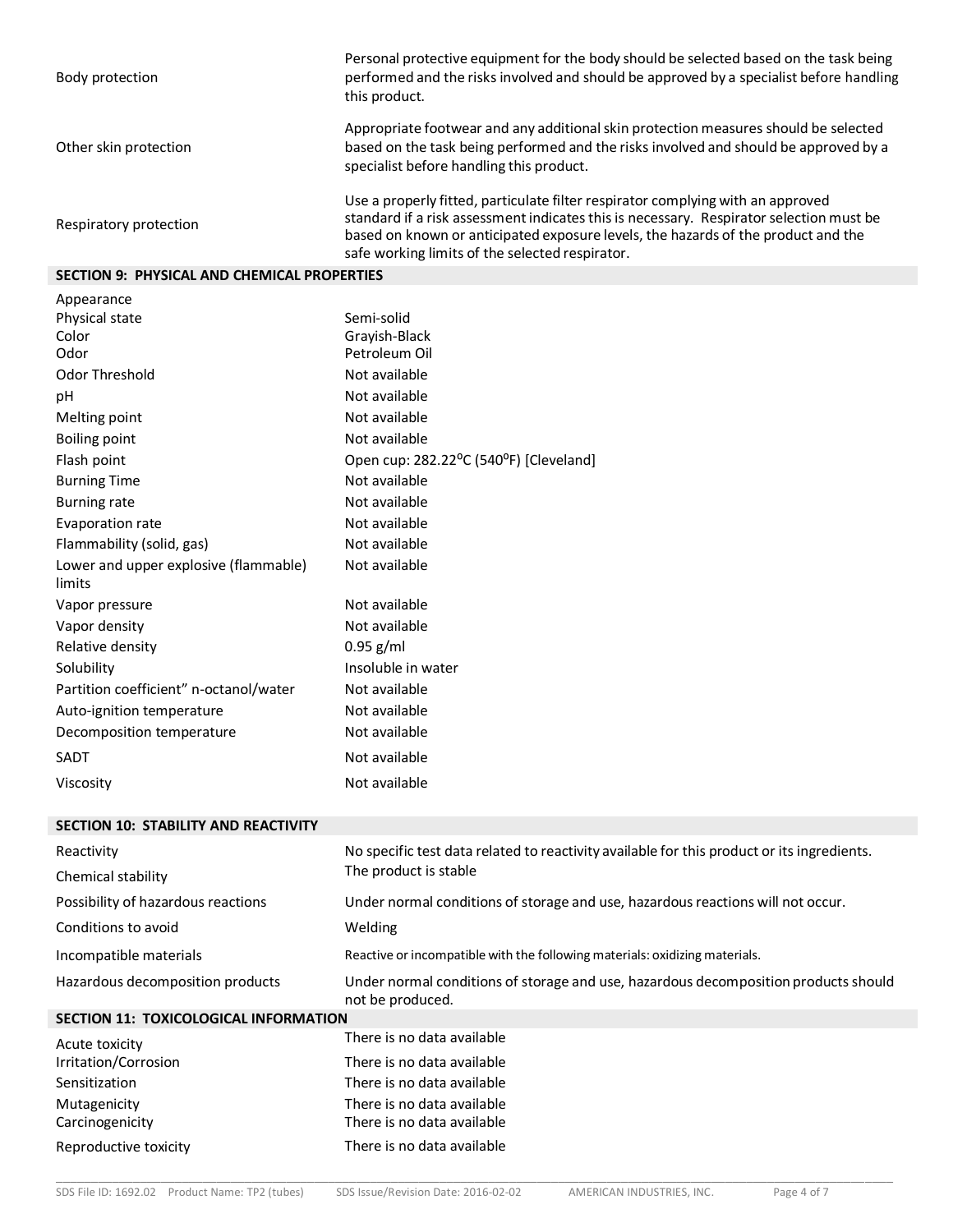| There is no data available<br>There is no data available<br>There is no data available<br>Ingestion<br>Eye contact<br>Inhalation                                                                                                                                                                                                                                                                                                                                                                                                        |                                                                                                                           |                                                                       |                                                                                                                                   |                                                                                                                                                                                                     |  |
|-----------------------------------------------------------------------------------------------------------------------------------------------------------------------------------------------------------------------------------------------------------------------------------------------------------------------------------------------------------------------------------------------------------------------------------------------------------------------------------------------------------------------------------------|---------------------------------------------------------------------------------------------------------------------------|-----------------------------------------------------------------------|-----------------------------------------------------------------------------------------------------------------------------------|-----------------------------------------------------------------------------------------------------------------------------------------------------------------------------------------------------|--|
|                                                                                                                                                                                                                                                                                                                                                                                                                                                                                                                                         |                                                                                                                           |                                                                       |                                                                                                                                   |                                                                                                                                                                                                     |  |
|                                                                                                                                                                                                                                                                                                                                                                                                                                                                                                                                         |                                                                                                                           |                                                                       |                                                                                                                                   |                                                                                                                                                                                                     |  |
|                                                                                                                                                                                                                                                                                                                                                                                                                                                                                                                                         |                                                                                                                           |                                                                       |                                                                                                                                   |                                                                                                                                                                                                     |  |
|                                                                                                                                                                                                                                                                                                                                                                                                                                                                                                                                         |                                                                                                                           |                                                                       |                                                                                                                                   |                                                                                                                                                                                                     |  |
|                                                                                                                                                                                                                                                                                                                                                                                                                                                                                                                                         |                                                                                                                           |                                                                       |                                                                                                                                   |                                                                                                                                                                                                     |  |
|                                                                                                                                                                                                                                                                                                                                                                                                                                                                                                                                         |                                                                                                                           |                                                                       | Causes serious eye irritation                                                                                                     |                                                                                                                                                                                                     |  |
|                                                                                                                                                                                                                                                                                                                                                                                                                                                                                                                                         |                                                                                                                           |                                                                       | No known significant effects or critical hazards                                                                                  |                                                                                                                                                                                                     |  |
| Skin contact                                                                                                                                                                                                                                                                                                                                                                                                                                                                                                                            |                                                                                                                           | No known significant effects or critical hazards                      |                                                                                                                                   |                                                                                                                                                                                                     |  |
| Ingestion                                                                                                                                                                                                                                                                                                                                                                                                                                                                                                                               |                                                                                                                           |                                                                       | No known significant effects or critical hazards                                                                                  |                                                                                                                                                                                                     |  |
|                                                                                                                                                                                                                                                                                                                                                                                                                                                                                                                                         | Symptoms related to the physical, chemical and toxicological characteristics                                              |                                                                       |                                                                                                                                   |                                                                                                                                                                                                     |  |
| Eye contact                                                                                                                                                                                                                                                                                                                                                                                                                                                                                                                             |                                                                                                                           | Adverse symptoms may include pain or irritation,<br>watering, redness |                                                                                                                                   |                                                                                                                                                                                                     |  |
| Inhalation                                                                                                                                                                                                                                                                                                                                                                                                                                                                                                                              |                                                                                                                           | No known significant effects or critical hazards                      |                                                                                                                                   |                                                                                                                                                                                                     |  |
| Skin contact                                                                                                                                                                                                                                                                                                                                                                                                                                                                                                                            |                                                                                                                           | No known significant effects or critical hazards                      |                                                                                                                                   |                                                                                                                                                                                                     |  |
| Ingestion                                                                                                                                                                                                                                                                                                                                                                                                                                                                                                                               |                                                                                                                           |                                                                       | No known significant effects or critical hazards                                                                                  |                                                                                                                                                                                                     |  |
|                                                                                                                                                                                                                                                                                                                                                                                                                                                                                                                                         | Delayed and immediate effects and also chronic effects from short and long term exposure<br>Short term exposure potential |                                                                       |                                                                                                                                   |                                                                                                                                                                                                     |  |
| immediate effects                                                                                                                                                                                                                                                                                                                                                                                                                                                                                                                       |                                                                                                                           | No known significant effects or critical hazards                      |                                                                                                                                   |                                                                                                                                                                                                     |  |
| Short term exposure potential<br>delayed effects                                                                                                                                                                                                                                                                                                                                                                                                                                                                                        |                                                                                                                           | No known significant effects or critical hazards                      |                                                                                                                                   |                                                                                                                                                                                                     |  |
| immediate effects                                                                                                                                                                                                                                                                                                                                                                                                                                                                                                                       | Long term exposure potential                                                                                              | No known significant effects or critical hazards                      |                                                                                                                                   |                                                                                                                                                                                                     |  |
| Long term exposure potential<br>delayed effects                                                                                                                                                                                                                                                                                                                                                                                                                                                                                         |                                                                                                                           | No known significant effects or critical hazards                      |                                                                                                                                   |                                                                                                                                                                                                     |  |
|                                                                                                                                                                                                                                                                                                                                                                                                                                                                                                                                         |                                                                                                                           |                                                                       |                                                                                                                                   |                                                                                                                                                                                                     |  |
| General                                                                                                                                                                                                                                                                                                                                                                                                                                                                                                                                 |                                                                                                                           |                                                                       | No known significant effects or critical hazards                                                                                  |                                                                                                                                                                                                     |  |
|                                                                                                                                                                                                                                                                                                                                                                                                                                                                                                                                         |                                                                                                                           |                                                                       |                                                                                                                                   |                                                                                                                                                                                                     |  |
| Mutagenicity<br>Teratogenicity                                                                                                                                                                                                                                                                                                                                                                                                                                                                                                          |                                                                                                                           |                                                                       |                                                                                                                                   |                                                                                                                                                                                                     |  |
|                                                                                                                                                                                                                                                                                                                                                                                                                                                                                                                                         |                                                                                                                           | No known significant effects or critical hazards                      |                                                                                                                                   |                                                                                                                                                                                                     |  |
| Fertility effect                                                                                                                                                                                                                                                                                                                                                                                                                                                                                                                        |                                                                                                                           | No known significant effects or critical hazards                      |                                                                                                                                   |                                                                                                                                                                                                     |  |
| Numerical measures of toxicity-Acute toxicity estimates                                                                                                                                                                                                                                                                                                                                                                                                                                                                                 |                                                                                                                           | Oral                                                                  | <b>ATE VALUE</b><br>60769.2 mg/kg                                                                                                 |                                                                                                                                                                                                     |  |
|                                                                                                                                                                                                                                                                                                                                                                                                                                                                                                                                         |                                                                                                                           |                                                                       |                                                                                                                                   |                                                                                                                                                                                                     |  |
|                                                                                                                                                                                                                                                                                                                                                                                                                                                                                                                                         |                                                                                                                           |                                                                       |                                                                                                                                   |                                                                                                                                                                                                     |  |
|                                                                                                                                                                                                                                                                                                                                                                                                                                                                                                                                         |                                                                                                                           |                                                                       |                                                                                                                                   | Exposure                                                                                                                                                                                            |  |
|                                                                                                                                                                                                                                                                                                                                                                                                                                                                                                                                         |                                                                                                                           |                                                                       |                                                                                                                                   | 96 hours<br>48 hours                                                                                                                                                                                |  |
|                                                                                                                                                                                                                                                                                                                                                                                                                                                                                                                                         |                                                                                                                           |                                                                       |                                                                                                                                   | 96 hours                                                                                                                                                                                            |  |
|                                                                                                                                                                                                                                                                                                                                                                                                                                                                                                                                         |                                                                                                                           |                                                                       |                                                                                                                                   |                                                                                                                                                                                                     |  |
| There is no data available                                                                                                                                                                                                                                                                                                                                                                                                                                                                                                              |                                                                                                                           |                                                                       |                                                                                                                                   |                                                                                                                                                                                                     |  |
|                                                                                                                                                                                                                                                                                                                                                                                                                                                                                                                                         |                                                                                                                           |                                                                       |                                                                                                                                   |                                                                                                                                                                                                     |  |
| Not available                                                                                                                                                                                                                                                                                                                                                                                                                                                                                                                           |                                                                                                                           |                                                                       |                                                                                                                                   |                                                                                                                                                                                                     |  |
|                                                                                                                                                                                                                                                                                                                                                                                                                                                                                                                                         |                                                                                                                           |                                                                       |                                                                                                                                   |                                                                                                                                                                                                     |  |
|                                                                                                                                                                                                                                                                                                                                                                                                                                                                                                                                         |                                                                                                                           |                                                                       |                                                                                                                                   |                                                                                                                                                                                                     |  |
| The generation of waste should be avoided or minimized wherever possible. Disposal of<br>this product, solutions and any by-products should comply with the requirements of<br>environmental protection and waste disposal legislation and any regional local authority<br>requirements. Dispose of surplus and non-recyclable products via a licensed waste<br>disposal contractor. Waste should not be disposed of untreated to the sewer unless<br>fully compliant with the requirements of all authorities with jurisdiction. Waste |                                                                                                                           |                                                                       |                                                                                                                                   |                                                                                                                                                                                                     |  |
|                                                                                                                                                                                                                                                                                                                                                                                                                                                                                                                                         | Carcinogenicity<br>Phosphorodithioic acide, O,O-di-C1-14-alkyl esters, zinc salts                                         | Developmental effects<br>Result<br>There is no data available         | Acute EC50 1 to 5 mg/L<br>Acute EC50 1 to 5 mg/L<br>Chronic LC50 1 to 5 mg/L<br>No known significant effects or critical hazards. | No known significant effects or critical hazards<br>No known significant effects or critical hazards<br>No known significant effects or critical hazards<br>Species<br>Algae<br>Crustaceans<br>Fish |  |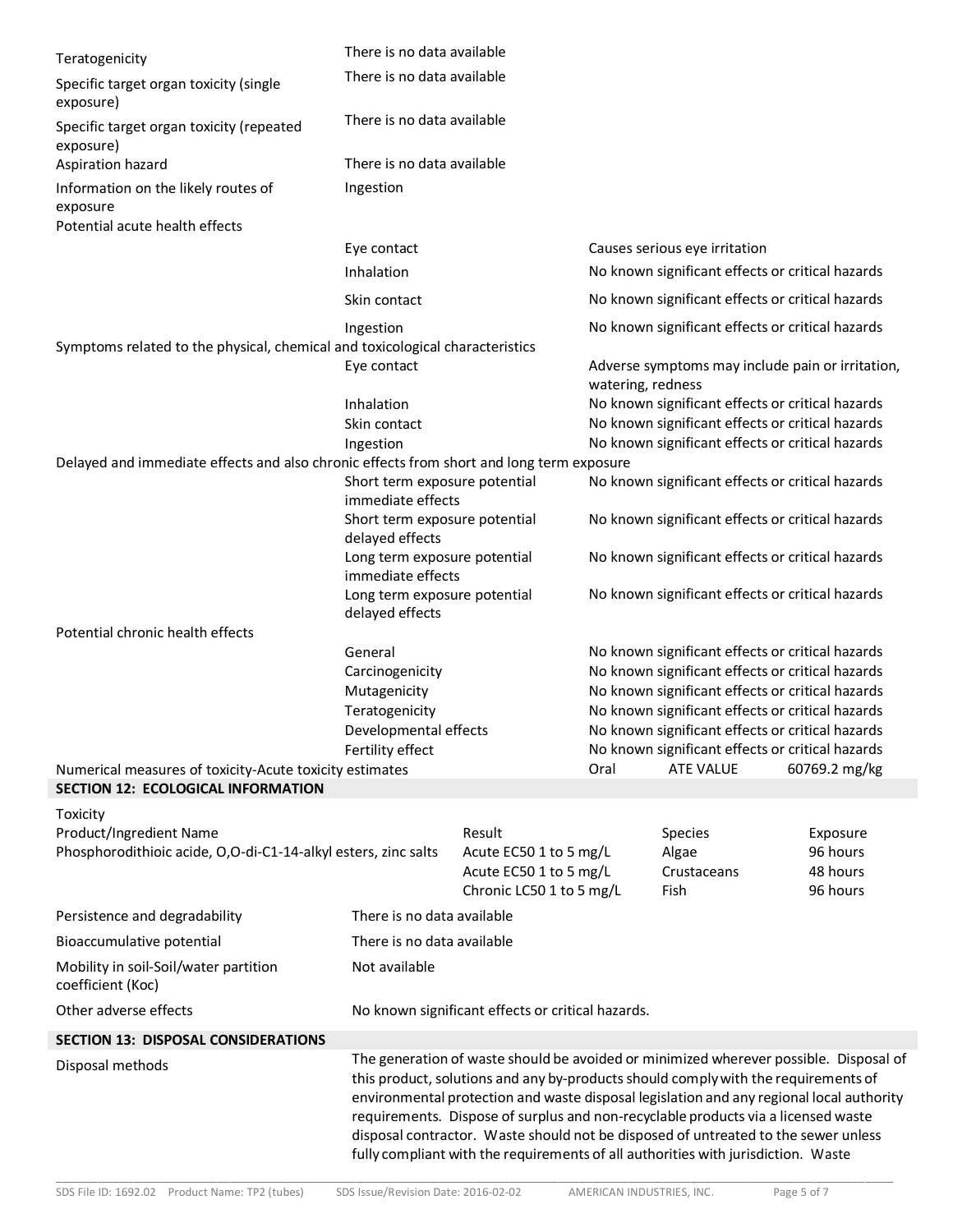packaging should be recycled. Incineration or landfill should only be considered when recycling is not feasible. This material and its container must be disposed of in a safe way. Care should be taken when handling empty containers that have not been cleaned or rinsed out. .Empty containers or liners may retain some product residues. Avoid dispersal of spilled material and runoff and contact with soil, waterways, drains and sewers

| <b>SECTION 14: TRANSPORT INFORMATION</b>                                                   |                     |                                                                                                                                                                                                                 |          |                       |                                                               |                                       |                                       |
|--------------------------------------------------------------------------------------------|---------------------|-----------------------------------------------------------------------------------------------------------------------------------------------------------------------------------------------------------------|----------|-----------------------|---------------------------------------------------------------|---------------------------------------|---------------------------------------|
| <b>DOT</b>                                                                                 | Not regulated.      |                                                                                                                                                                                                                 |          |                       |                                                               |                                       |                                       |
| <b>Environmental hazards</b>                                                               |                     | No                                                                                                                                                                                                              |          |                       |                                                               |                                       |                                       |
| Special precautions for user                                                               |                     | Transport within user's premises: always transport in closed containers that are upright<br>and secure. Ensure that persons transporting the product know what to do in the event<br>of an accident or spillage |          |                       |                                                               |                                       |                                       |
| Transport in bulk according to Annex II of<br>MARPOL 73/78 and the IBC Code                |                     | Not available                                                                                                                                                                                                   |          |                       |                                                               |                                       |                                       |
| <b>SECTION 15: REGULATORY INFORMATION</b>                                                  |                     |                                                                                                                                                                                                                 |          |                       |                                                               |                                       |                                       |
| US Federal regulations                                                                     |                     |                                                                                                                                                                                                                 |          |                       |                                                               |                                       |                                       |
| TSCA 8(a) Pair                                                                             |                     |                                                                                                                                                                                                                 |          |                       | Phosphorodithioic acid, O,O-di-C1-14-alkyl esters, zinc salts |                                       |                                       |
| TSCA 8(a) CDR Exempt/partial exemption                                                     |                     | Not determined                                                                                                                                                                                                  |          |                       |                                                               |                                       |                                       |
| United States inventory (TSCA 8b)                                                          |                     | All components are listed or exempted                                                                                                                                                                           |          |                       |                                                               |                                       |                                       |
| Clean Water Act (CWA)307                                                                   |                     | Phosphorodithioic acid, O,O-di-C1-14-alkyl esters, zinc salts                                                                                                                                                   |          |                       |                                                               |                                       |                                       |
| Clean Air Act Section 112 (b) Hazardous Air                                                |                     | Not listed                                                                                                                                                                                                      |          |                       |                                                               |                                       |                                       |
| Pollutants (HAPs)                                                                          |                     |                                                                                                                                                                                                                 |          |                       |                                                               |                                       |                                       |
| Clean Air Act Section 602 Class I Substances                                               |                     | Not listed                                                                                                                                                                                                      |          |                       |                                                               |                                       |                                       |
| Clean Air Act Section 602 Class II Substances                                              |                     | No listed                                                                                                                                                                                                       |          |                       |                                                               |                                       |                                       |
| DEA List I Chemicals (Precursor Chemicals)                                                 |                     | Not listed                                                                                                                                                                                                      |          |                       |                                                               |                                       |                                       |
| DEA : List II Chemicals (Essential Chemicals)                                              |                     | Not listed                                                                                                                                                                                                      |          |                       |                                                               |                                       |                                       |
| Sara 302/304 Composition/information on<br>ingredients                                     |                     | No products were found                                                                                                                                                                                          |          |                       |                                                               |                                       |                                       |
| <b>SARA 304 RQ</b>                                                                         |                     | Not applicable                                                                                                                                                                                                  |          |                       |                                                               |                                       |                                       |
| SARA 311/312 Classification                                                                |                     | Immediate (acute)health hazard                                                                                                                                                                                  |          |                       |                                                               |                                       |                                       |
| Composition/Information on ingredients                                                     |                     |                                                                                                                                                                                                                 |          |                       |                                                               |                                       |                                       |
| Name                                                                                       | %                   | Fire<br>Hazard                                                                                                                                                                                                  | pressure | Sudden release of     | Reactive                                                      | Immediate<br>(acute) health<br>hazard | Delayed<br>(chronic) health<br>hazard |
| Phosphorodithioic acid, O,O-di-C1-<br>14-alkyl esters, zinc salts<br><b>SARA 313</b>       | $1 - 5$             | No                                                                                                                                                                                                              | No       |                       | No                                                            | Yes                                   | No                                    |
|                                                                                            | <b>Product Name</b> |                                                                                                                                                                                                                 |          | <b>CAS Number</b>     |                                                               | %                                     |                                       |
| Form R-Reporting                                                                           |                     | Phosphorodithioic acid, O,O-                                                                                                                                                                                    |          | 68649-42-3<br>$1 - 5$ |                                                               |                                       |                                       |
| requirements                                                                               |                     | di-C1-14-alkyl esters, zinc salts                                                                                                                                                                               |          |                       |                                                               |                                       |                                       |
| Supplier notification<br>Phosphorodithioic acid, O,O-<br>di-C1-14-alkyl esters, zinc salts |                     |                                                                                                                                                                                                                 |          | 68649-42-3            |                                                               | $1 - 5$                               |                                       |

SARA 313 notifications must not be detached from the SDS; and, any copying and redistribution of the SDS shall include copying and redistribution of the notice attached to copies of the SDS subsequently redistributed.

\_\_\_\_\_\_\_\_\_\_\_\_\_\_\_\_\_\_\_\_\_\_\_\_\_\_\_\_\_\_\_\_\_\_\_\_\_\_\_\_\_\_\_\_\_\_\_\_\_\_\_\_\_\_\_\_\_\_\_\_\_\_\_\_\_\_\_\_\_\_\_\_\_\_\_\_\_\_\_\_\_\_\_\_\_\_\_\_\_\_\_\_\_\_\_\_\_\_\_\_\_\_\_\_\_\_\_\_\_\_\_\_\_\_\_\_\_\_\_\_

State Regulations

| Massachusetts | The following components are listed:<br>Distillates (petroleum) Hydro-treated light Naphthenic<br>Molybdenum disulfide |
|---------------|------------------------------------------------------------------------------------------------------------------------|
| New York      | None of the components are listed                                                                                      |
| New Jersey    | The following components are listed:                                                                                   |
|               | Residual oils (petroleum), Solvent-dewaxed                                                                             |
|               | Distillates (petroleum), Hydro-treated heavy paraffinic                                                                |
|               | Distillates (petroleum) Hydro-treated light Naphthenic                                                                 |
|               | Phosphorodithioic acid, O,O-di-C1-14-alkyl esters, zinc salts                                                          |